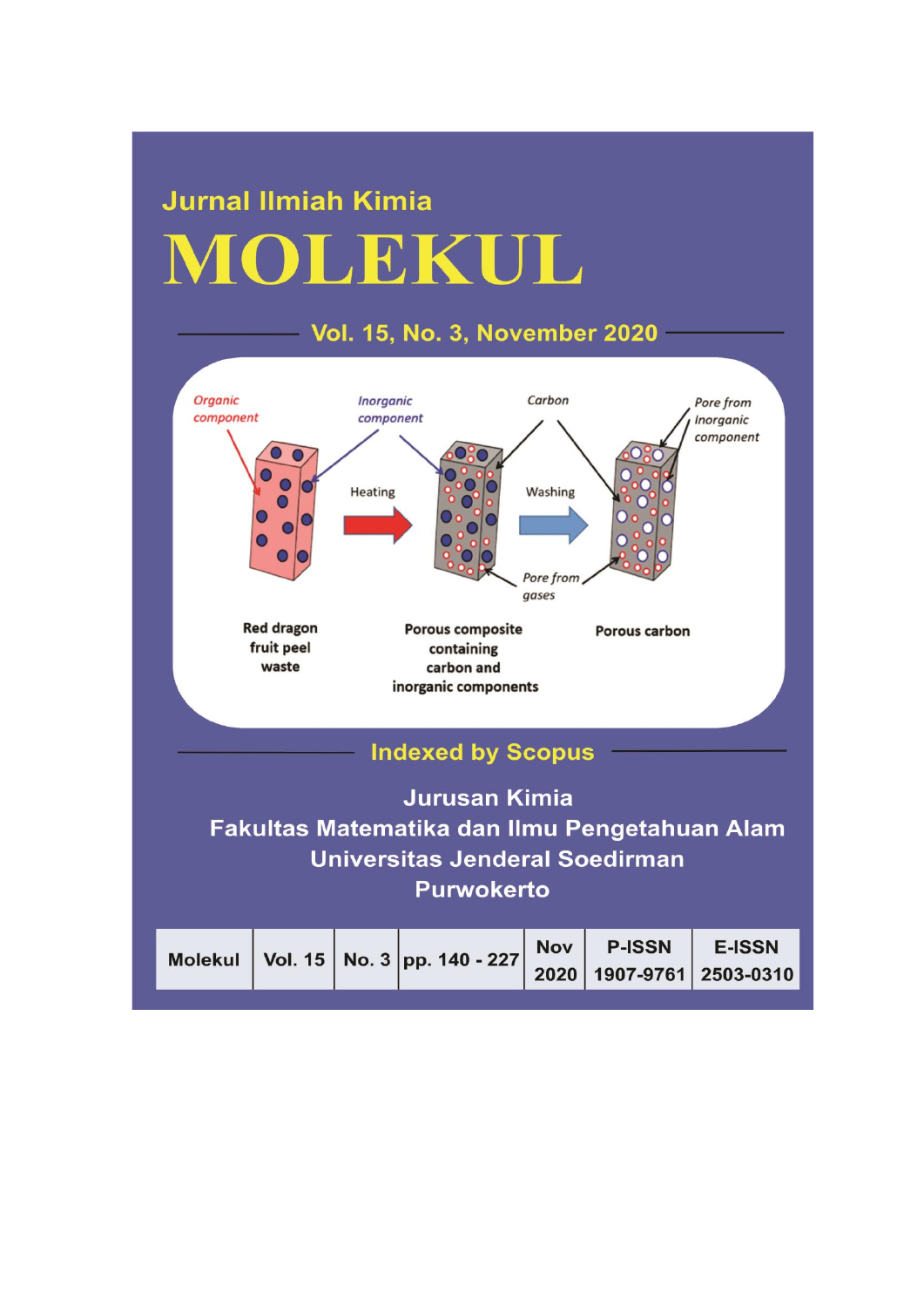# EDITOR-IN-CHIEF

Amin Fatoni, M.Si, Ph.D (Universitas Jenderal Soedirman, Indonesia)

# EDITORIAL BOARD

Prof. Dr. Wan Aini Wan Ibrahim (Universiti Teknologi Malaysia, Malaysia) Prof. Dr. Kristian H Sugijarto (Yogyakarta State University, Indonesia) Prof. Dr. Hassan Y Aboul-Enein (National Research Centre, Egypt) Prof. Dr. drh. Maria Bintang (Institut Pertanian Bogor, Indonesia) Prof. Dr. Hadi Nur (Universiti Teknologi Malaysia, Malaysia) Prof. Shin-ichiro Suye (University of Fukui, Fukui, Japan) Assist. Prof. Dr. Apon Numnuam (Prince of Songkla University, Hat Yai, Thailand) Dr. Arief Cahyo Wibowo (King Fahd University of Petroleum & Minerals, Saudi Arabia) Dr. Saluma Samanman (Princess of Naradhiwas University, Thailand) Adi Darmawan, Ph.D (Diponegoro University, Indonesia) Dr. Jas Raj Subba (Royal University of Bhutan, Bhutan) Dr. Dadan Hermawan (Universitas Jenderal Soedirman, Indonesia) Dr. Hartiwi Diastuti (Universitas Jenderal Soedirman, Indonesia) Dr. Uyi Sulaeman (Universitas Jenderal Soedirman, Indonesia) Mardiyah Kurniasih, M.Sc (Universitas Jenderal Soedirman, Indonesia) Zusfahair, M.Si (Universitas Jenderal Soedirman, Indonesia) Irmanto, M.Si (Universitas Jenderal Soedirman, Indonesia)

## REVIEWERS

Prof. Dr. Endang Widjajanti L.F.X., M.S (Universitas Negeri Yogyakarta, Indonesia) Prof. Dr.rer.nat. Nuryono, M.S (Universitas Gadjah Mada, Indonesia) Prof. Dr. Ahmad Zuhairi Abdullah (Universiti Sains Malaysia, Malaysia) Prof. Dr. Syafruddin Ilyas, M. Biomed (Universitas Sumatera Utara, Indonesia) Prof. Dr. Purkan, S.Si., M.Si. (Universitas Airlangga, Indonesia) Prof. Dr. Eddy Heraldy, M.Si (Universitas Sebelas Maret, Indonesia) Dr.rer.nat. Antonius R B Ola, MSc (Nusa Cendana University, Indonesia) Dr. Sujittra Poorahong (Walailak University, Thailand) Dr. Hermansyah (Sriwijaya University, Indonesia) Dr. Soerya Dewi Marliana (Universitas Sebelas Maret, Indonesia) Dr. Mulyadi Tanjung (Universitas Airlangga, Indonesia) Risa Nofiani, Ph.D (University of Tanjungpura, Indonesia) Dr. Ani Mulyasuryani (Brawijaya University, Indonesia) Dr. Yuni Krisyuningsih Krisnandi, S.Si., M.Sc (Universitas Indonesia, Indonesia) Dr. Aep Patah, S.Si, M.Si (Institut Teknologi Bandung, Indonesia) Dr. Anthoni Aritonang (University of Tanjungpura, Indonesia) Dr. Adi Darmawan (Diponegoro University, Indonesia)

# PUBLICATION FREQUENCY

Molekul is published three times a year (March, July and November)



## **PUBLISHER**

Jurusan Kimia Fakultas MIPA UNSOED Jl. Dr. Soeparno No. 61 Grendeng Purwokerto 53122, Telp/fax : 0281-638793 Website : [http://www.jmolekul.com,](http://www.jmolekul.com/) E-mail: j.molekul@gmail.com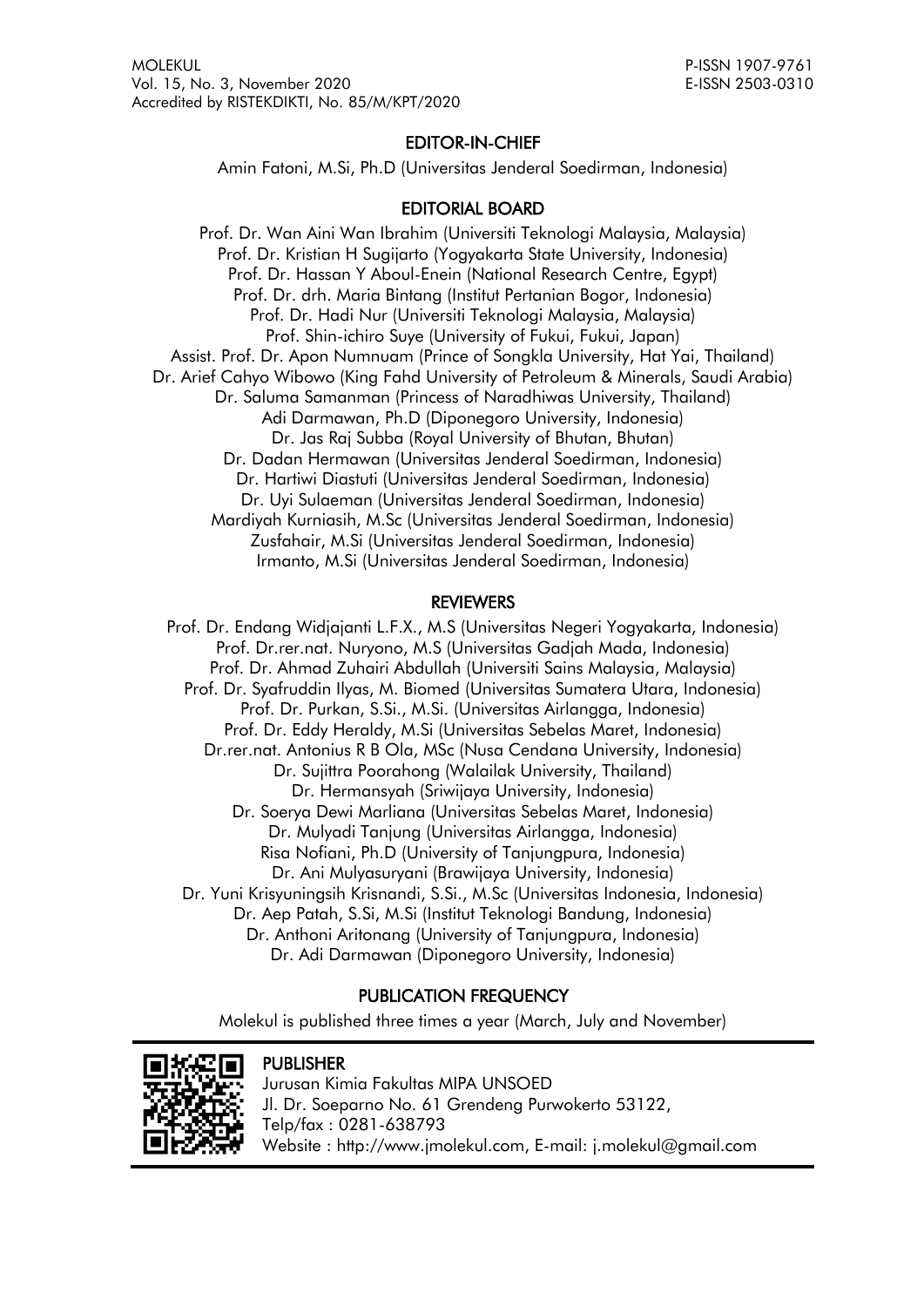#### PREFACE

MOLEKUL, a scientific journal in chemistry, constantly publishes articles related to the chemistry of regional focus and are related to the environment or natural products of Indonesia. We published the journal in print version and an electronic version. The electronic version was published at the website of www.jmolekul.com, which was indexed by SCOPUS, CAS (Chemical Abstract Service), ASEAN Citation Index, DOAJ, Index Copernicus International, Google Scholar CrossRef and Sinta (Indonesian Science and Citation Index).

In this volume of 15 issue 3, the highlight topics of natural products of Indonesia studies were antibacterial activity of Rosemytle leaves (*Rhodomyrtus tomentosa* (Ait.) Hassk), antioxidant activity of The Stem Bark of *Syzygium samarangense* L., molecular profile of Salinity-Resistant Soybean (*Glycine max* (L.) Merr.) and the Red Dragon Fruit (*Hylocereus undatus*) Peel Waste for microparticle carbon synthesis and characterization. This issue was also reported the environment toxicant of endosulfan effect to the local fish of Hard-Lipped Barb (*Osteochilus vittatus* C.V.) GnRh and GTH genes expression. Another environmental studies report was the removing of copper ion using TiO2-chitosan nanocomposite and the removing of iron(II) ion using Layered double hydroxide (LDH) Ni/Al-NO3.

We would like to thank all authors and reviewers for their contributions.

Editor-in-Chief

Amin Fatoni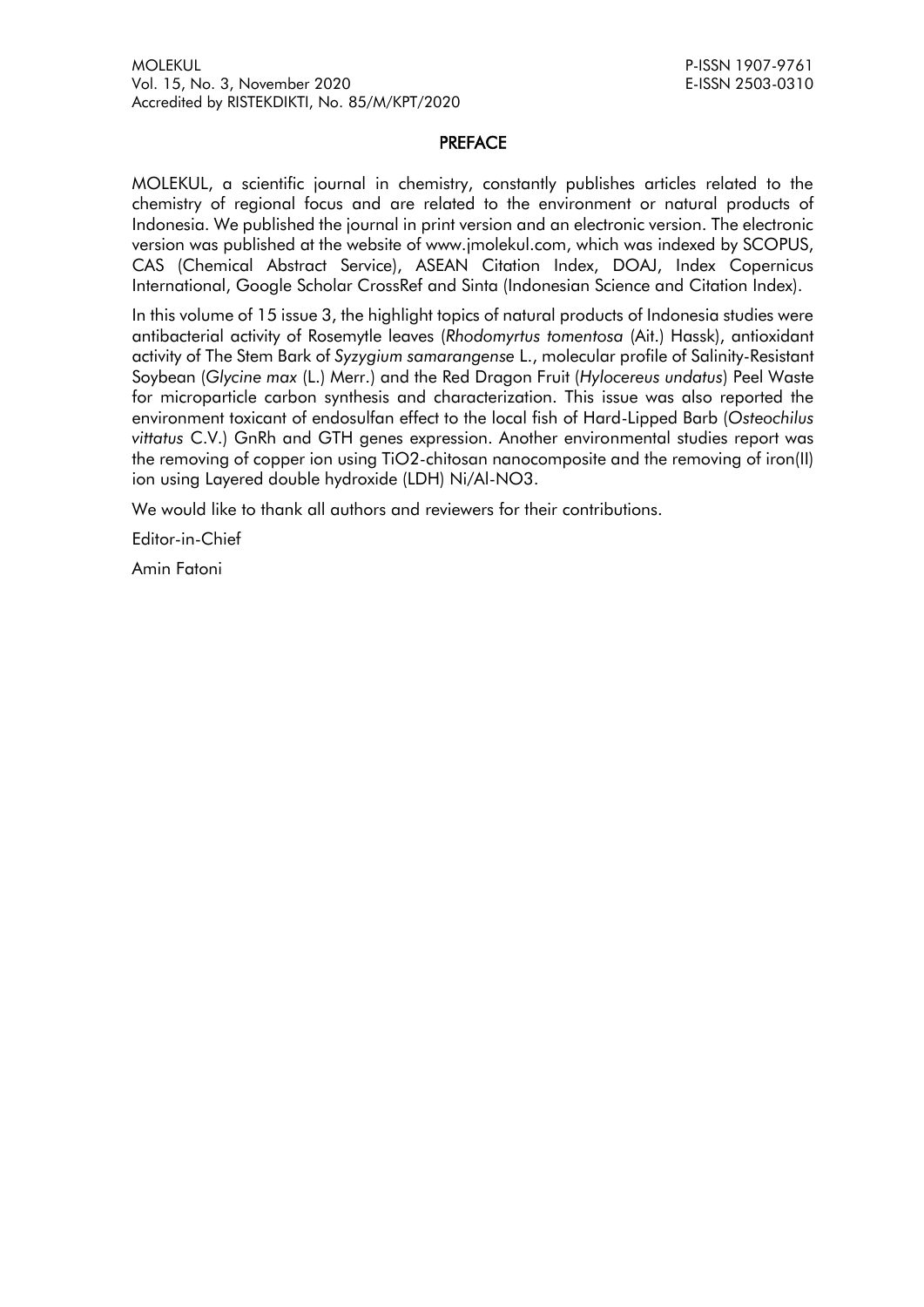# TABLE OF CONTENT

| Cr/Al Pillared Bentonite and Its Application on Congo Red and Direct Blue<br>Removal<br>Muhammad Said, Afifah Rahma Dian, Risfidian Mohadi, Aldes Lesbani                                                                                                                                                     | $140 - 148$ |
|---------------------------------------------------------------------------------------------------------------------------------------------------------------------------------------------------------------------------------------------------------------------------------------------------------------|-------------|
| Removal of Iron(II) Using Ni/Al Layered Double Hydroxide Intercalated with<br>Keggin lon                                                                                                                                                                                                                      |             |
| Aldes Lesbani Lesbani, Normah Normah, Neza Rahayu Palapa, Tarmizi<br>Taher, Roy Andreas, Risfidian Mohadi                                                                                                                                                                                                     | $149 - 157$ |
| Antibacterial Activity of Essential Oil from Rosemytle Leaves (Rhodomyrtus<br>tomentosa (Ait.) Hassk)<br>Salni Salni, Hanifa Marisa                                                                                                                                                                           | $158 - 165$ |
| The Effect of Endosulfan in GnRH and GtH Genes Expression of Male Hard-<br>Lipped Barb (Osteochilus vittatus C.V.)<br>Asrul Sahri Siregar, Pudji Astuti, Yulia Sistina, Norman Arie Prayogo                                                                                                                   | $166 - 174$ |
| Antioxidant Compounds from The Stem Bark of Syzygium samarangense L<br>Seni Metasari, Elfita Elfita, Muharni Muharni, Heni Yohandini                                                                                                                                                                          | $175 - 183$ |
| Molecular Profiles of Five Salinity-Resistant Soybean {Glycine max (L.) Merr.}<br>Cultivars<br>Juwarno Juwarno, Hartanto Nugroho, Triani Hardiyati, Alice Yuniaty                                                                                                                                             | $184 - 190$ |
| Cation Sensing Capabilities of A Nitrophenyl Cinnamaldehyde Derivative<br>Venty Suryanti, Fajar Rakhman Wibowo, Ahmad Marzuki, Meiyanti Ratna<br>Kumala Sari                                                                                                                                                  | $191 - 198$ |
| Synthesis of Carbon Microparticles from Red Dragon Fruit (Hylocereus<br>undatus) Peel Waste and Their Adsorption Isotherm Characteristics<br>Asep Bayu Dani Nandiyanto, Rina Maryanti, Meli Fiandini, Risti Ragadhita,<br>Dian Usdiyana, Sri Anggraeni, Wafa Raihana Arwa, Abdulkareem Sh. Mahdi<br>Al-Obaidi | $199 - 209$ |
| Photocatalytic Removal of Cu (II) in An Aquatic Solution Using TiO2-Chitosan<br>Nanocomposites                                                                                                                                                                                                                |             |
| Imelda Fajriati, Mudasir Mudasir, Endang Tri Wahyuni                                                                                                                                                                                                                                                          | $210 - 218$ |
| Investigation of Synthesis of Sodium Aminodiborane in One Step and Its<br><b>Reaction Kinetics</b>                                                                                                                                                                                                            |             |
| Meryem Sena Akkus, Goksel Ozkan                                                                                                                                                                                                                                                                               | $219 - 227$ |
|                                                                                                                                                                                                                                                                                                               |             |